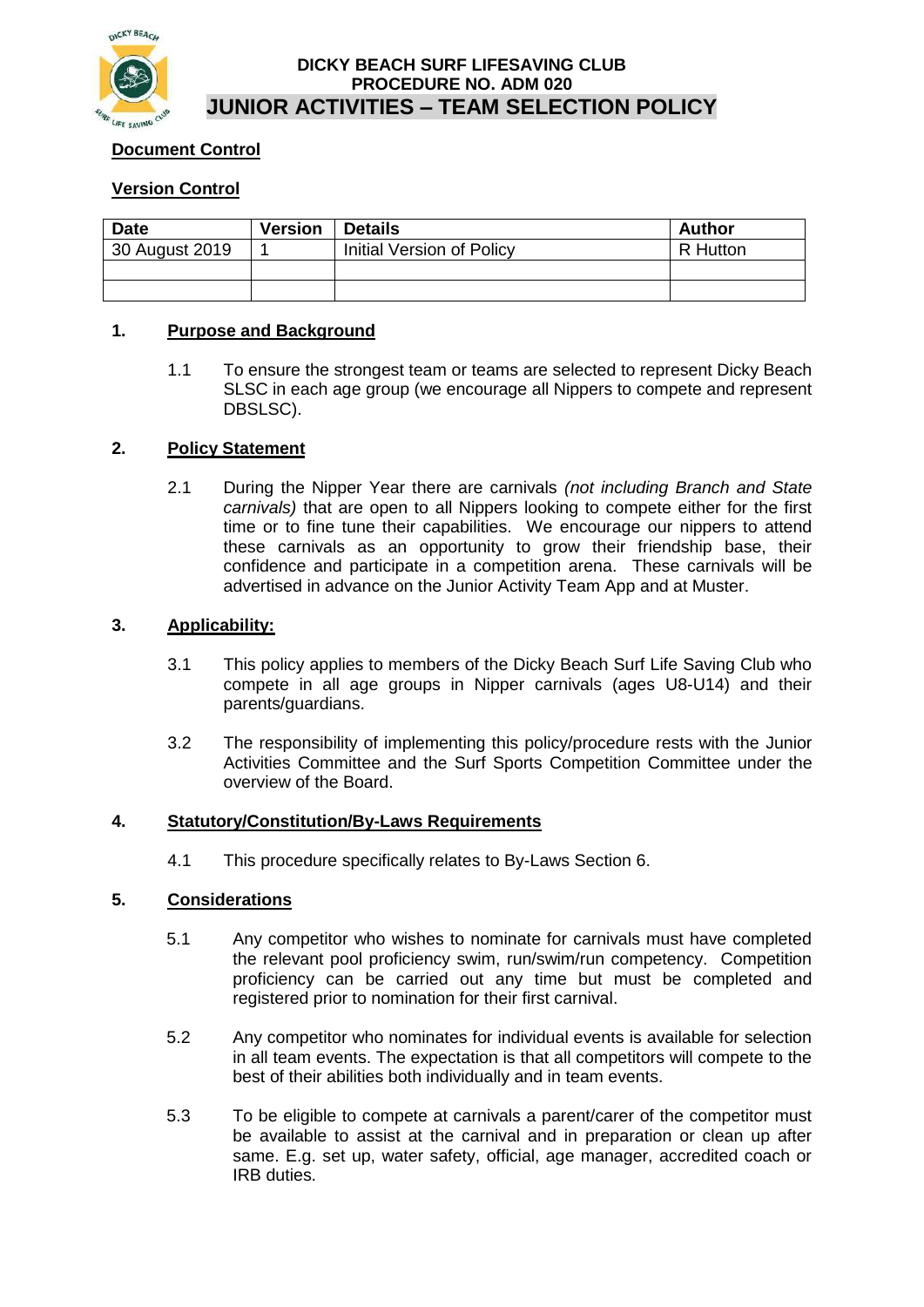

## **DICKY BEACH SURF LIFESAVING CLUB PROCEDURE NO. ADM 020 JUNIOR ACTIVITIES – TEAM SELECTION POLICY**

5.4 A competitor, when nominating for team selection at the Branch Championships, must make it known if they are available to compete at the Queensland State Championships. If the competitor is unavailable for the Queensland State Championships, they may be placed in a team behind those who are available for this carnival.

# **6 Procedures**

# **6.1 Team Selection**

- 6.1.1 The Coach in the discipline, in consultation with, the Team Manager, Coaching Coordinator and relevant credited coaches involved in the nippers training will select teams primarily based on ability and performances at training, carnivals and club championships. If necessary, match races will be used to finalise selection (e.g. paddle/swim/run offs).
- 6.1.2 Should the Team Manager, coaches, Coaching Coordinators and/or relevant credited coaches involved in the nippers training have a conflict of interest when selecting teams, they shall remove themselves from the discussion and teams will be selected by the other relevant parties listed.
- 6.1.3 Other factors to be considered are: availability, willingness to compete, commitment to training (which will include attendance & performance), illness/injury, past performances, consistency and workload of the competitor.
- 6.1.4 At the start of the season when there have not been many carnivals, team selection will be based on the previous season and/or preseason training.
- 6.1.5 Results at Carnivals and Club Championships will carry greater weighting than results at Club Training Days and Match Races.
- 6.1.6 Any individual who voluntarily withdraws without the approval of the Team Manager or coach of the discipline from a team event may not participate in individual events for the remainder of the carnival. This prevents team members withdrawing to conserve energy for their own individual event at the expense of their team members who may have been waiting at the carnival to compete or full teams withdrawing, except through injury.
- 6.1.7 Substitutions in teams may be made on the day of the carnival by coaches and the Team Manager in consultation with the relevant Age Managers. Any changes must be made in accordance with SLSA rules and should only be considered in exceptional circumstances.
- 6.1.8 Due to the complexities of the Board Rescue event, teams are selected on their ability together. Board Rescue competitors are encouraged to train and compete in their potential teams from early in the season to develop combinations.
- 6.1.9 Prior to each carnival, the Beach Coach will provide the coach a ranking list for each age group male and female to assist in the selection of runners for the Cameron Relay.